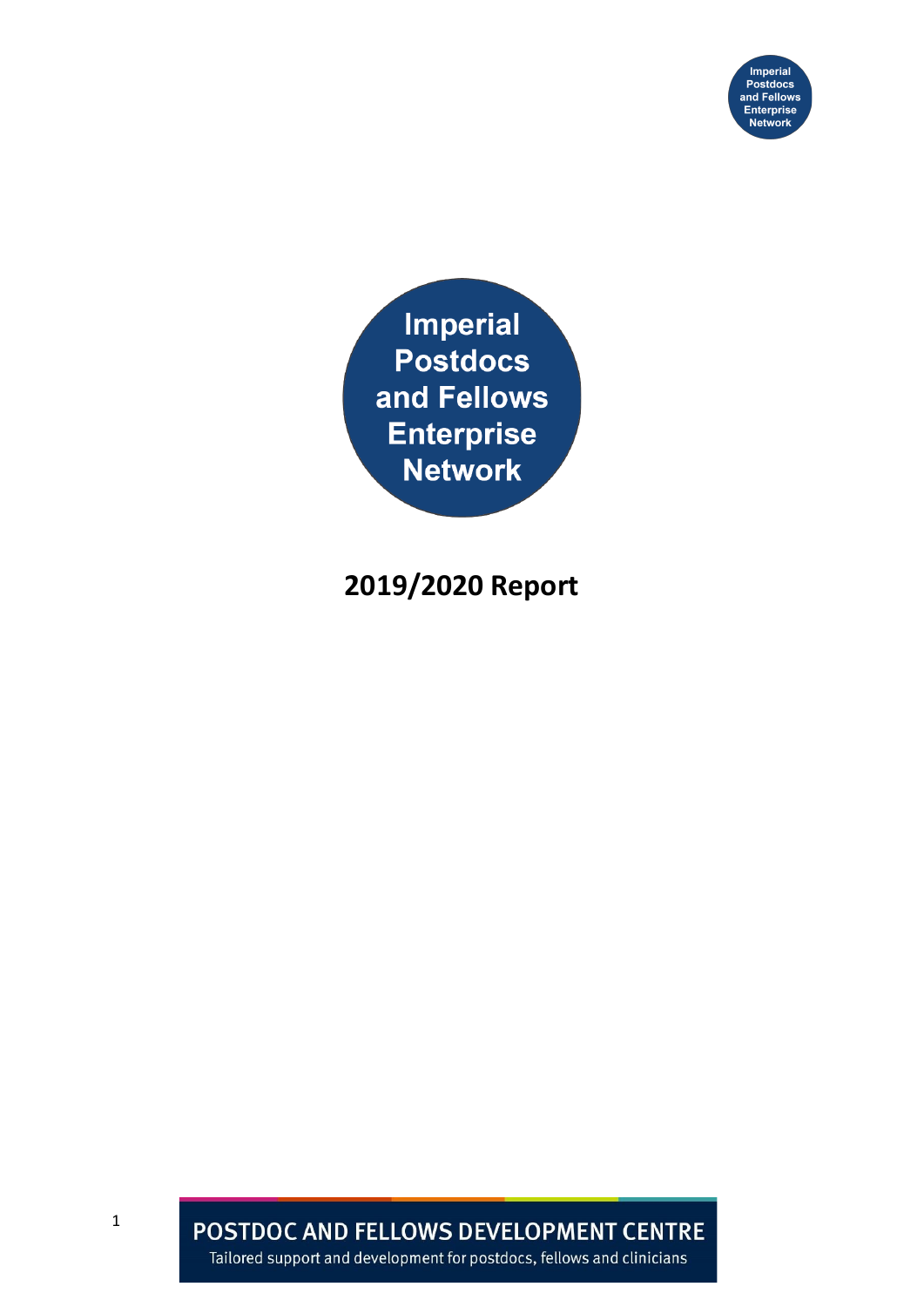

## **Introduction**

The [Imperial Postdoc and Fellows Enterprise Network \(IPFEN\)](https://www.imperial.ac.uk/postdoc-fellows-development-centre/networks-/ipfen/) is a network for postdocs, fellows and clinicians who are interested in knowing more about entrepreneurship and enterprise opportunities and activities – whether it is to support your research activity or to explore a new career path.

The Network aims to support early career researchers whether you are a researcher ready to explore the commercial potential of your ideas, discoveries, technologies, and inventions or whether you are just starting out and want to learn more about what falls under the enterprise umbrella and develop entrepreneurial skills.

The initial aims of the Network are:

#### **Support and interest**

Support early career researchers at all stages of the enterprise Journey from those who know nothing about enterprise and entrepreneurship to those ready to launch their startup. Ensure the range of topics is accessible to early career researchers regardless of their background knowledge.

#### **Increased awareness and connections**

Better signpost early career researchers to current events, support, and opportunities available to them – specifically from Imperial Enterprise.

#### **Increased knowledge, engagement, and networking**

Generate additional support / a programme based on the needs of early career researchers – via providing networking events, training, guest speakers and better connections between postdocs themselves and with external parties.

**POSTDOC AND FELLOWS DEVELOPMENT CENTRE**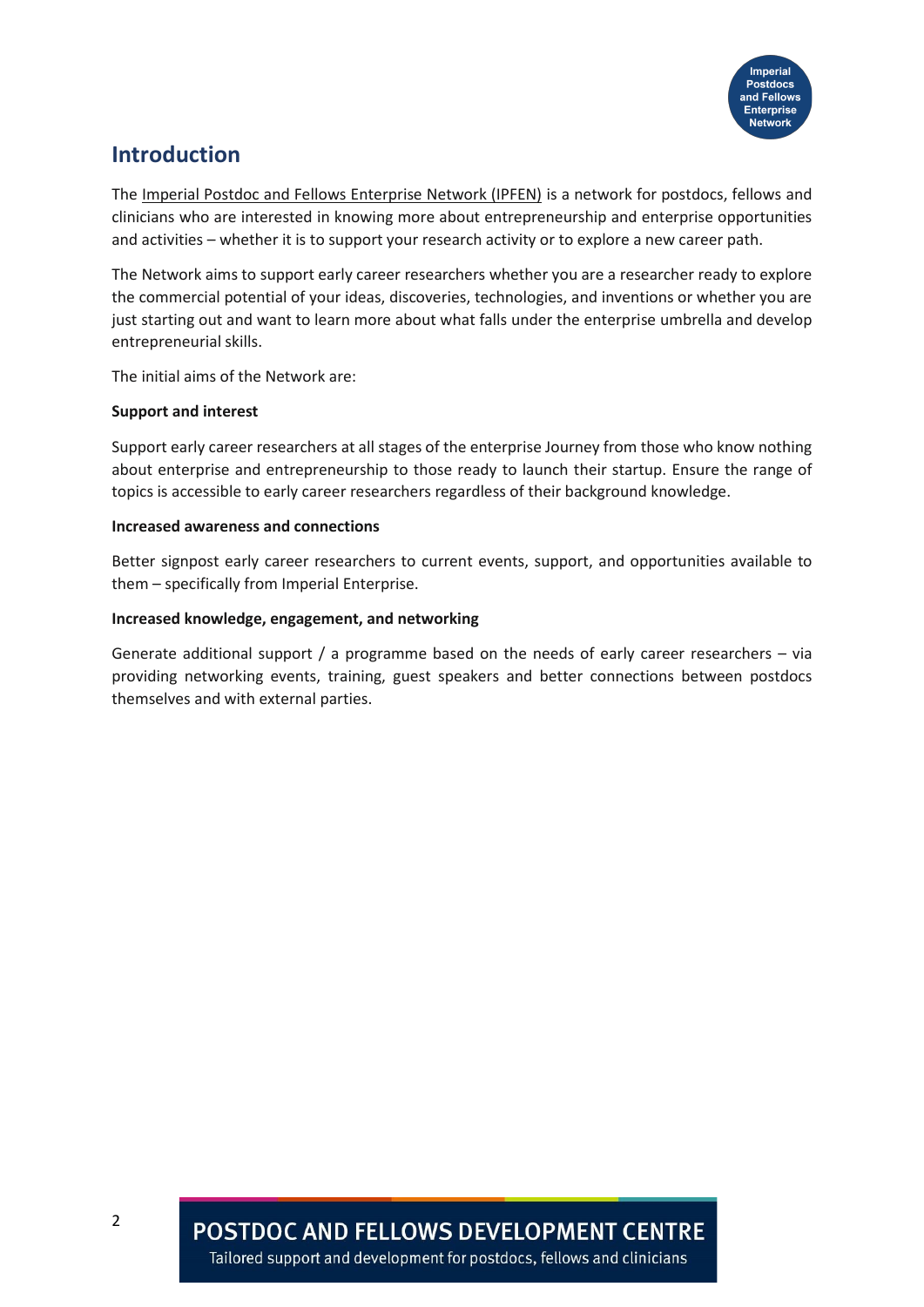

### **Who are we?**

The Network is run by a Committee of early career researchers with support fro[m PFDC](https://www.imperial.ac.uk/postdoc-fellows-development-centre/) an[d Enterprise.](https://www.imperial.ac.uk/enterprise/) The Committee is additionally supported by an Advisory Board.

**The IPFEN Committee** has been established to run and grow Imperial's Postdoc and Fellows Enterprise Network.





**Ado Farsi** FoE

**Alalea Kia** FoE









**Ines Perpetuo** PFDC



**FoM** 



**Richard Kelwick Kostas Paschos** FoM



**Sarah Rouse** FoNS



FoM

**Stefano Mezzavilla** FoNS



Yang Liu FoE

#### **The IPFEN Advisory Board**

- [Rebeca Santamaria-Fernandez,](https://www.imperial.ac.uk/people/r.santamaria-fernandez) Director Industry Partnerships and Commercialisation, FoE
- Stephanie Morris, Director Industry Partnerships and Commercialisation, FoM
- Hiten Thakrar, MedTech SuperConnector Programme Manager
- Graham Hewson, Head of Incubation
- Ben Mumby-Croft, Director Entrepreneurship
- [Poh-Choo Pang,](https://www.imperial.ac.uk/people/p.pang05) Consultant Engagement Manager, ICON
- Govind Pindoria, Associate Director of Startup Formation

**POSTDOC AND FELLOWS DEVELOPMENT CENTRE**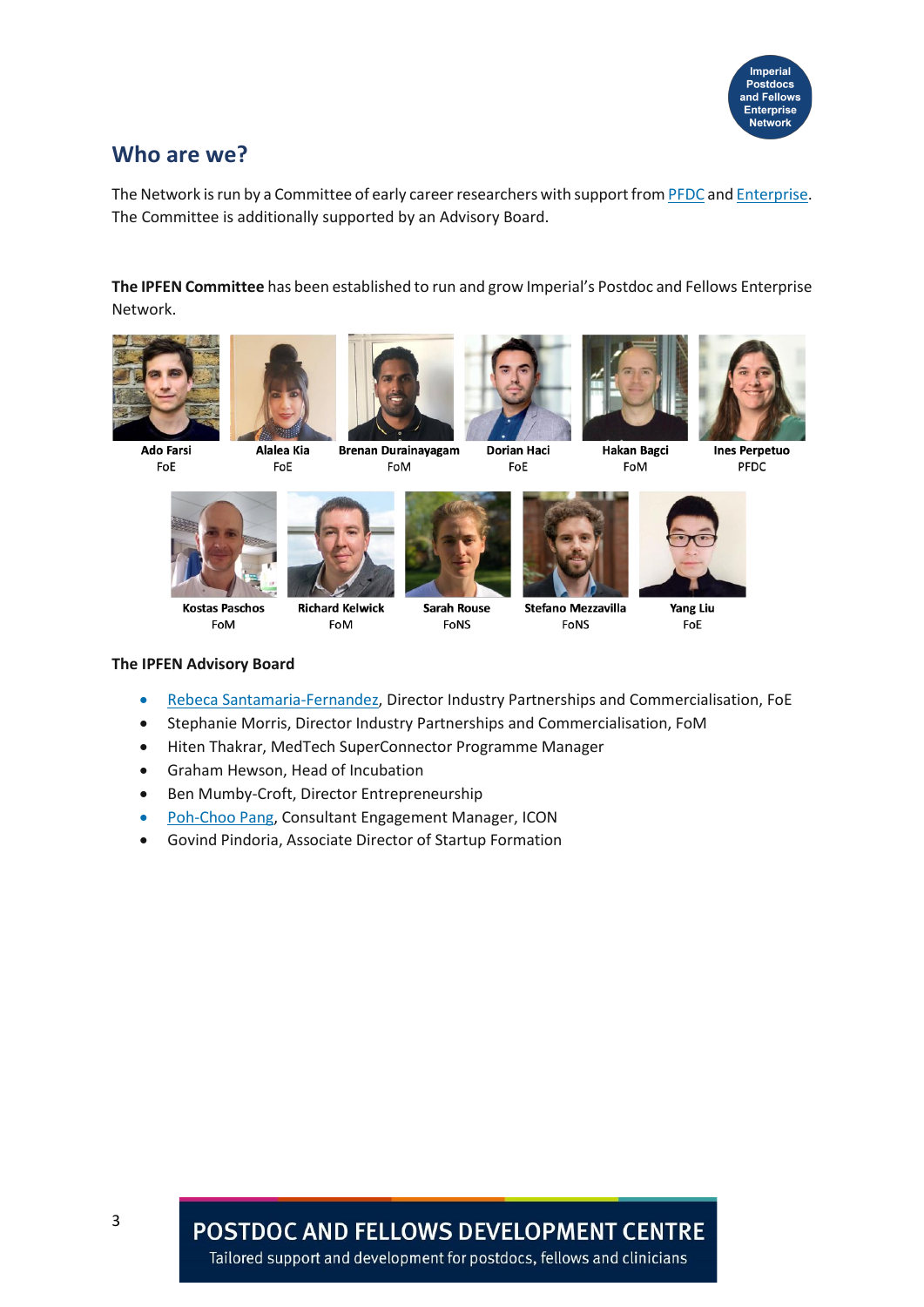

# **What have we achieved?**



#### Created a **[Webpage](https://www.imperial.ac.uk/postdoc-fellows-development-centre/networks-/ipfen/) (October 2019)**

Established a presence on **[Twitter](https://twitter.com/ImperialPFEN) (January 2020)** Feb 2021 - Following 299 – 346 Followers

Created a **[LinkedIn Page](https://www.linkedin.com/company/ipfen) (November 2020)**  Feb 2021 – 178 Followers – 5.3K post impressions

#### First **Advisory Board** meeting in **August 2020**

• Raised awareness of Postdoc and

Fellows needs

• First Enterprise Lab events explicitly open to Postdocs in 2020/2021



Engaged with **6 external companies** and **3 enterprise sections**

Established a **consultancy series** with 3 consulting businesses so far



**POSTDOC AND FELLOWS DEVELOPMENT CENTRE** Tailored support and development for postdocs, fellows and clinicians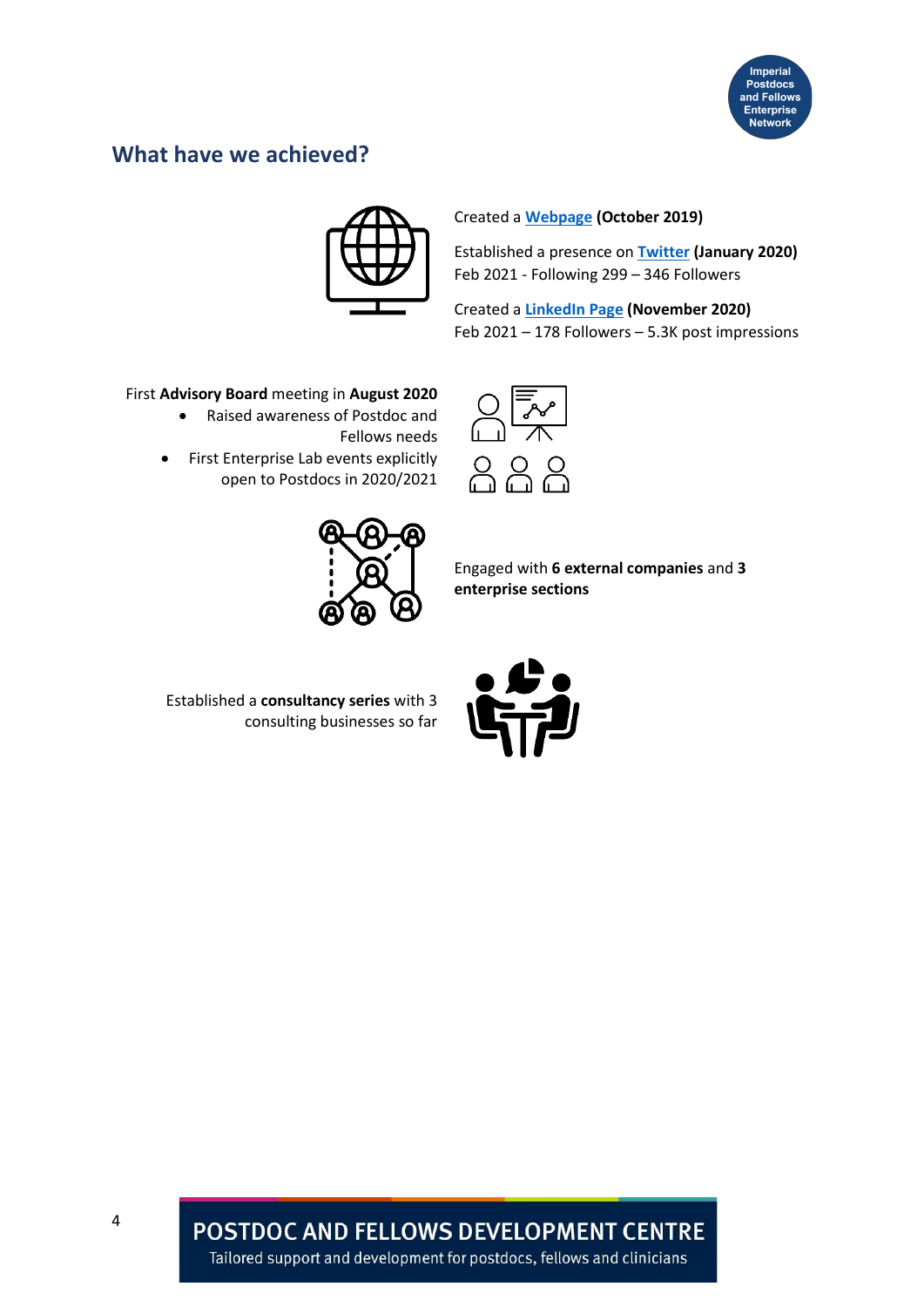

### **Our events**



From September 2019 to November 2020, the network has **dynamized 11 events**



**POSTDOC AND FELLOWS DEVELOPMENT CENTRE** 

Tailored support and development for postdocs, fellows and clinicians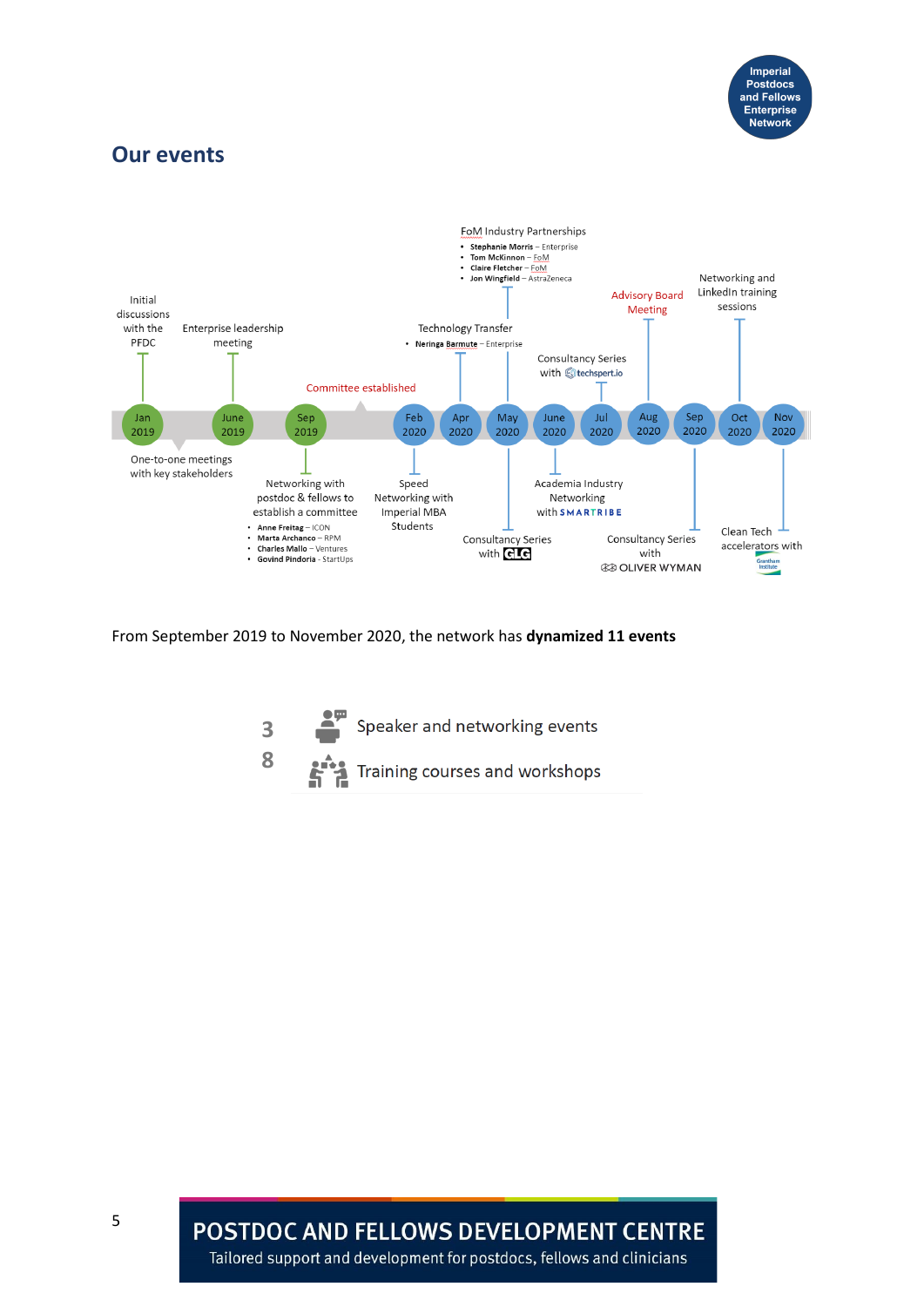

# **Summary of attendees & Events**

- 347 participants for 7 events (50 per event on average)
- Medicine + Engineering are the faculties with highest participation
- High participation for consultancy series events (record of 114 for GLG event)
- Participants from 28 different departments



#### **Participants per Department**

| Faculty         | Department                                   |                               |   |    |    |    |    |    |
|-----------------|----------------------------------------------|-------------------------------|---|----|----|----|----|----|
| Engineering     | <b>Materials</b>                             |                               |   |    |    |    |    |    |
|                 | Bioengineering                               |                               |   |    |    |    |    |    |
|                 | <b>Chemical Engineering</b>                  |                               |   |    |    |    |    |    |
|                 | <b>Mechanical Engineering</b>                |                               |   |    |    |    |    |    |
|                 | Computing                                    |                               |   |    |    |    |    |    |
|                 | <b>Electrical and Electronic Engineering</b> |                               |   |    |    |    |    |    |
|                 | Civil and Environmental Engineering          |                               |   |    |    |    |    |    |
|                 | Aeronautics                                  |                               |   |    |    |    |    |    |
|                 | Dyson School of Design Engineering           |                               |   |    |    |    |    |    |
|                 | Earth Science and Engineering                |                               |   |    |    |    |    |    |
| Medicine        | <b>Infectious Disease</b>                    |                               |   |    |    |    |    |    |
|                 | Metabolism, Digestion and Reproduction       |                               |   |    |    |    |    |    |
|                 | Institute of Clinical Sciences               |                               |   |    |    |    |    |    |
|                 | National Heart and Lung Institute            |                               |   |    |    |    |    |    |
|                 | Surgery & Cancer                             |                               |   |    |    |    |    |    |
|                 | Immunology and Inflammation                  |                               |   |    |    |    |    |    |
|                 | School of Public Health                      |                               |   |    |    |    |    |    |
|                 | <b>Brain Sciences</b>                        |                               |   |    |    |    |    |    |
|                 | <b>NHS Trust</b>                             |                               |   |    |    |    |    |    |
|                 | Academic Health Science Centre               |                               |   |    |    |    |    |    |
| <b>Natural</b>  | <b>Life Sciences</b>                         |                               |   |    |    |    |    |    |
| <b>Sciences</b> | <b>Physics</b>                               |                               |   |    |    |    |    |    |
|                 | Chemistry                                    |                               |   |    |    |    |    |    |
|                 | <b>Centre for Environmental Policy</b>       |                               |   |    |    |    |    |    |
|                 | <b>Mathematics</b>                           |                               |   |    |    |    |    |    |
| <b>Business</b> | Management                                   |                               |   |    |    |    |    |    |
| School          | Innovation and Entrepreneurship              |                               |   |    |    |    |    |    |
|                 | Finance                                      |                               |   |    |    |    |    |    |
|                 |                                              | $\bf{0}$                      | 5 | 10 | 15 | 20 | 25 | 30 |
|                 |                                              | <b>Number of Participants</b> |   |    |    |    |    |    |

Grantham Institute

Enterprise Week FoM Industry Part  $\blacksquare$  GLG (c)

Techspert (c) Oliver Wyman(c)

Smart Tribe

## **POSTDOC AND FELLOWS DEVELOPMENT CENTRE**

Tailored support and development for postdocs, fellows and clinicians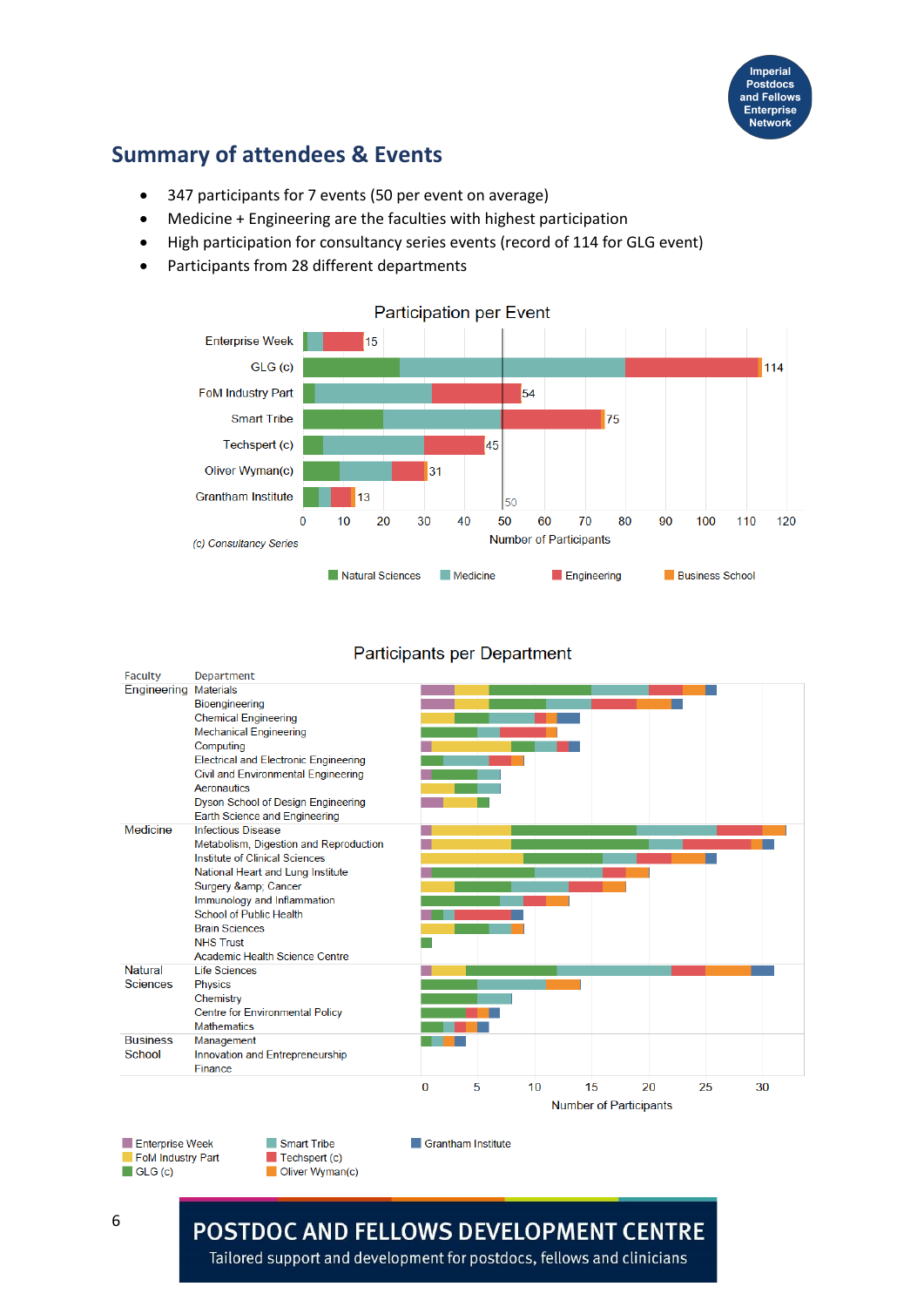

**Participant by Position**





**People attended an average of 4.5 IPFEN events (between 2 to 8 events)**





90% of people know about IPFEN events via email and the PFDC Newsletter. More recently we've had some uptake on Twitter and LinkedIn (30%).

> POSTDOC AND FELLOWS DEVELOPMENT CENTRE Tailored support and development for postdocs, fellows and clinicians